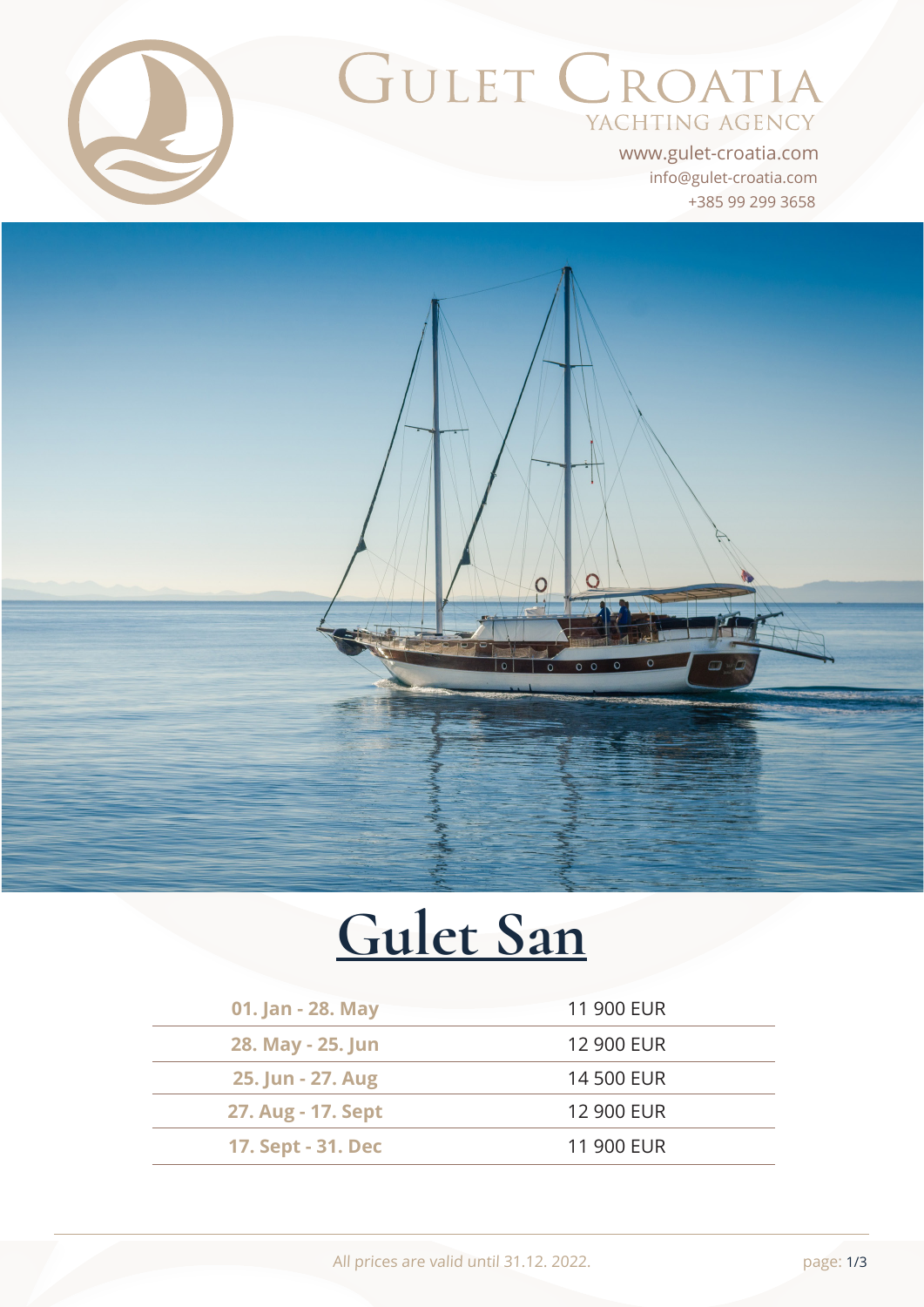# **The yacht prices include:**

Accommodation on board, 3 crew, personal injury insurance for all guests (while on board), bed linen (1X change during the week), towels (2X change during the week), sojourn tax, fuel for 4 hours cruising a day, air-conditioning for 8 hours per day, use of tender for transfers to the shore (until midnight), use of leisure equipment (except water toys that consume fuel).

#### **The yacht price does not include:**

Food, drinks and beverages, port fees (estimated at €1000 for the week), more than 8 hours of air conditioning per day (extra hour 20 EUR), fuel for sailing over 4h/day (60 EUR/h) one way to/from Dubrovnik 500 EUR (in case of empty-leg), water ski and jet ski usage, National Park entrance fees, tips for the crew (customary is 5 – 10% of charter fee).

#### **Food and drink options:**

- HALF BOARD (Breakfast / lunch) - 390 EUR per person per week

- FULL BOARD (Breakfast / lunch) on request
- EXTRA MEAL (dinner) is optional on board 35 EUR per meal

#### **DRINK OPTIONS:**

- DRINKS FROM YACHT'S BAR: according to bar price list (foreign alcoholic drinks) - ALL INCLUSIVE DRINKS PACKAGE: 230 €/person/week (domestic non-alcoholic and alcoholic

drinks – water, carbonated drinks, juices, wine, beer)

- ALL INCLUSIVE NON-ALCOHOLIC DRINKS: 140 €/person/week (domestic non-alcoholic drinks, water, carbonated drinks, juices)

- CORKAGE FEE: 600 €/week

#### **FOOD DISCOUNT FOR CHILDREN:**

Children 0 - 3 years free of charge, Children 3 - 10 years 50% discount

#### **Accommodation:**

#### **6 Double bed Cabins**

- Each of the cabins has wardrobe, 24 V/220 electricity, hair dryers, its own en suite bathroom, home style toilet, with shampoo, toilet paper, soap, shower box with curtain

- Beach towels:2 per person per week
- Bathroom towels: 4 towels per person per week.
- Additional beach or bathroom towels: on request
- Bedding info: bed sheets are included in price.
- Air Conditioning: 8 hours of air condition running per day included in price.
- Cabin service: daily cleaning of cabins and bathrooms